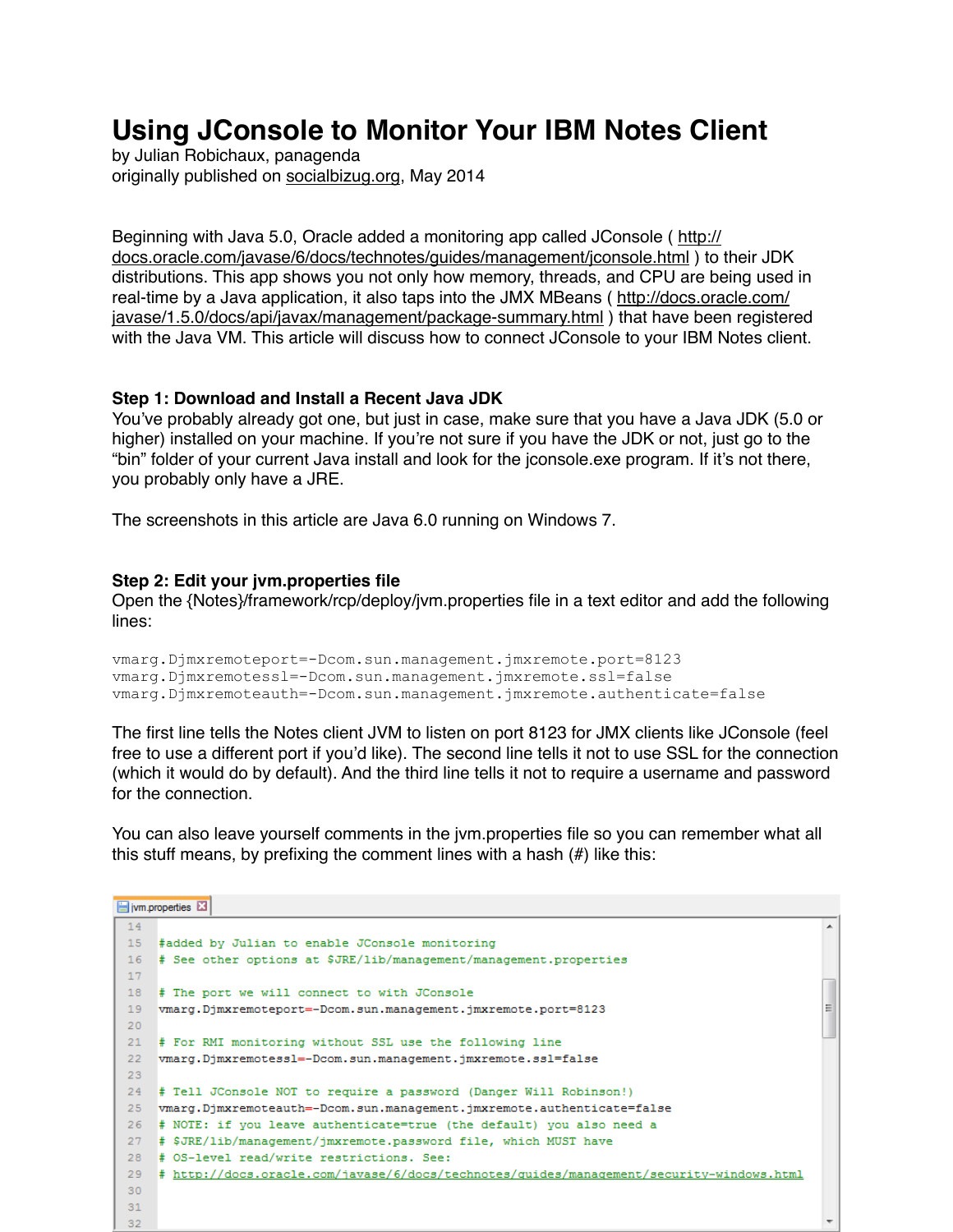Save and close the file, then start your Notes client. You might receive a firewall warning like this:

| Χ<br><b>Windows Security Alert</b>                                                                                                         |            |                                                                                        |  |  |  |
|--------------------------------------------------------------------------------------------------------------------------------------------|------------|----------------------------------------------------------------------------------------|--|--|--|
|                                                                                                                                            |            | Windows Firewall has blocked some features of this program                             |  |  |  |
| Windows Firewall has blocked some features of IBM Notes Social Edition on all public and private<br>networks.                              |            |                                                                                        |  |  |  |
|                                                                                                                                            | Name:      | <b>IBM Notes Social Edition</b>                                                        |  |  |  |
|                                                                                                                                            | Publisher: | <b>TBM</b>                                                                             |  |  |  |
|                                                                                                                                            | Path:      | C: \ibm \notes9 \framework \rcp \eclipse \plugins<br>\com.ibm.rcp.base_9.0.1.20131002- |  |  |  |
| Allow IBM Notes Social Edition to communicate on these networks:                                                                           |            |                                                                                        |  |  |  |
| V Private networks, such as my home or work network                                                                                        |            |                                                                                        |  |  |  |
| V Public networks, such as those in airports and coffee shops (not recommended<br>because these networks often have little or no security) |            |                                                                                        |  |  |  |
| What are the risks of allowing a program through a firewall?                                                                               |            |                                                                                        |  |  |  |
| Cancel<br>Allow access                                                                                                                     |            |                                                                                        |  |  |  |

If so, just click "Allow access" and continue. This is the Notes JVM attempting to listen for the JConsole connection.

### **Step 3: Connect with JConsole**

Open a command prompt. If your Java JDK "bin" directory is on the path, you can simply type "jconsole" to launch the program. Otherwise you will need to navigate to the JDK "bin" directory first, and then type "jconsole". You will see a window like this:

To connect to your Notes client, choose the "Remote Process" option and use an address of "localhost:8123" in the remote process field (8123 is the port we used in the jvm.properties file earlier). Because we set authenticate=false, no username or password is required. Just click the "Connect" button.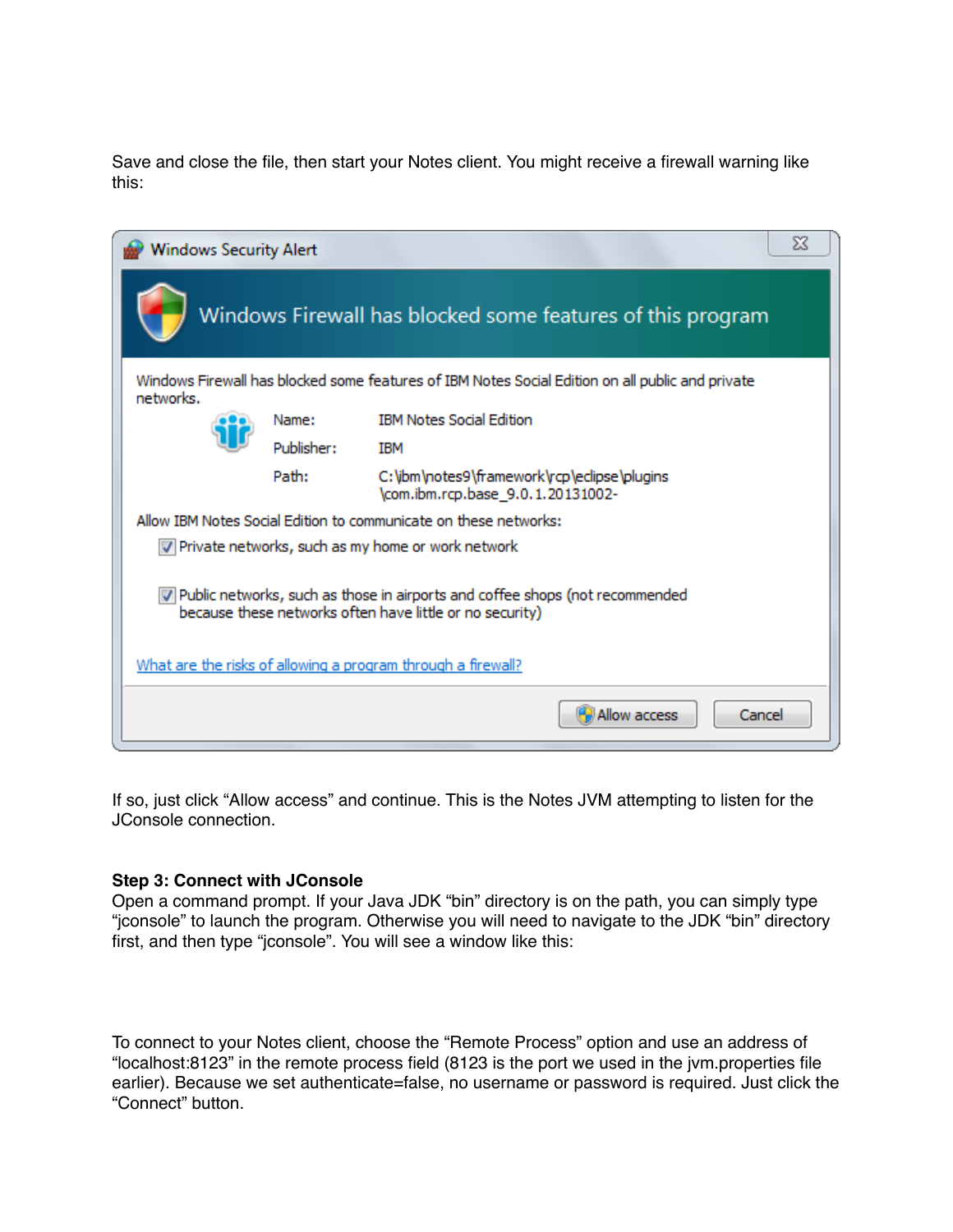| & JConsole: New Connection                                                                  |                       |        |  |  |  |
|---------------------------------------------------------------------------------------------|-----------------------|--------|--|--|--|
| ava <sup>.</sup>                                                                            | <b>New Connection</b> |        |  |  |  |
| <b>Local Process:</b>                                                                       |                       |        |  |  |  |
| Name                                                                                        |                       | PID    |  |  |  |
| sun.tools.jconsole.JConsole                                                                 | 1904                  |        |  |  |  |
| <b>O</b> Remote Process:<br>localhost:8123                                                  |                       |        |  |  |  |
| Usage: <hostname>:<port> OR service:jmx:<protocol>:<sap></sap></protocol></port></hostname> |                       |        |  |  |  |
| <b>Username:</b>                                                                            | Password:             |        |  |  |  |
|                                                                                             | Connect               | Cancel |  |  |  |

You should now see the full JConsole interface. It will look something like this:

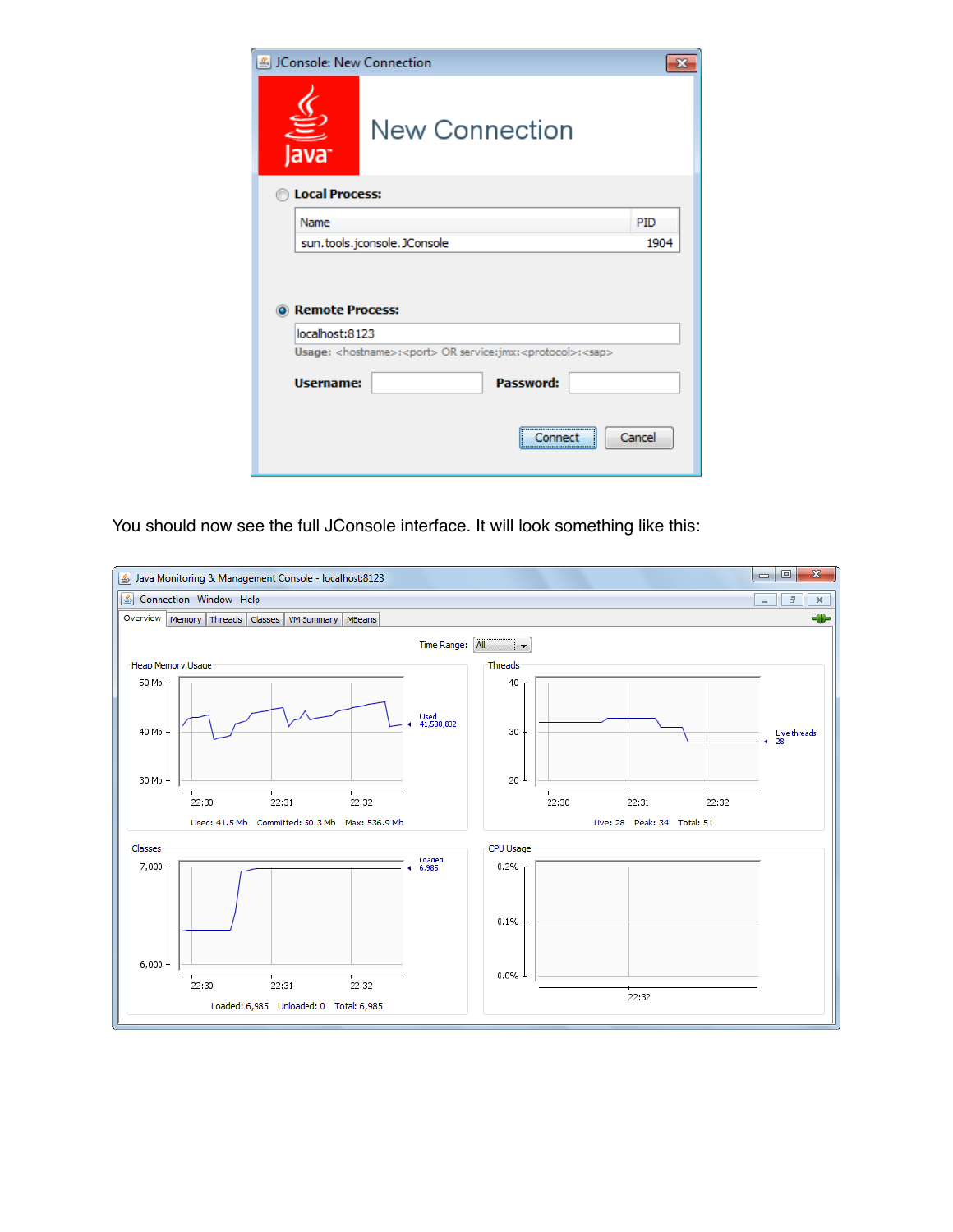The graphs on the Overview tab will tick along at a regular interval (default is every 4 seconds, although you can change it with a command line argument [http://docs.oracle.com/javase/6/](http://docs.oracle.com/javase/6/docs/technotes/tools/share/jconsole.html) [docs/technotes/tools/share/jconsole.html](http://docs.oracle.com/javase/6/docs/technotes/tools/share/jconsole.html)), showing changes in heap memory, total threads, and total classes loaded.

You will notice that the CPU graph remains at zero. Mine does anyway. I suspect that the problem is related to APAR IV19214 ( [http://www-01.ibm.com/support/docview.wss?](http://www-01.ibm.com/support/docview.wss?uid=swg1IV19214) [uid=swg1IV19214](http://www-01.ibm.com/support/docview.wss?uid=swg1IV19214) ) and will be (or has been) fixed in a newer version of IBM Java. If the problem is something else or you know a way to fix it, please leave a note in the comments.

## **Checking Memory Usage**

Okay, great, we're using JConsole. What can we use it for?

First of all, keep in mind that this is only tapping in to the Eclipse part(s) of the IBM Notes client.



Not the "classic" Notes operations, not LotusScript, and not Java agents. Just the Eclipse/ Expeditor wrapper and any plugins you have installed.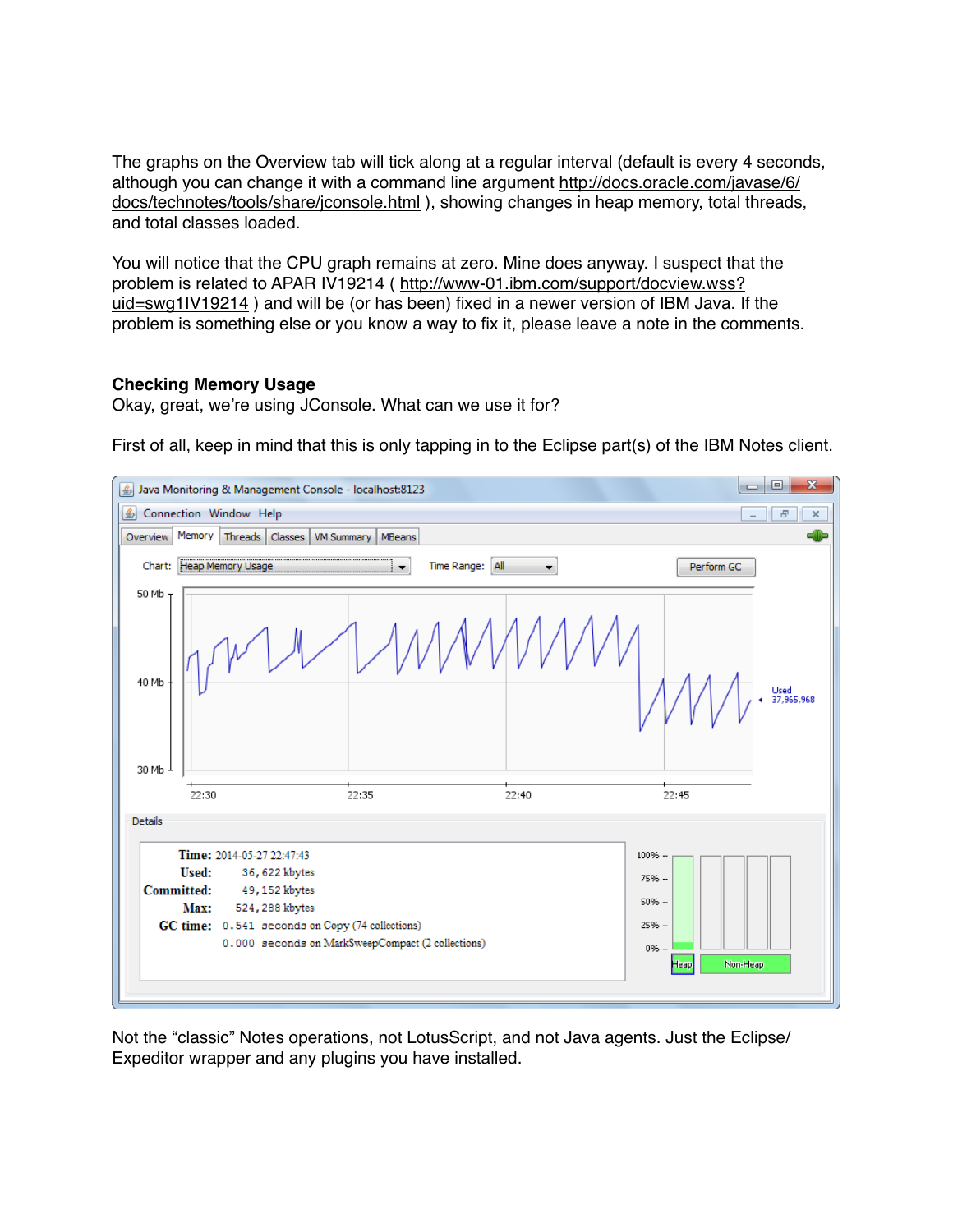That being said, the most obvious use of JConsole is for monitoring the memory use of your Notes client, and the Domino Designer (DDE) client. Ideally you want a kind of sawtooth graph of memory, like this:

This will show memory being used and released on a regular basis, and the "Memory" tab will also keep track of how close you are to the maximum amount of memory allotted to your client. The Memory tab also has a button to force garbage collection, although that's not something you'll ever really need to do.

If you want to see some of the interesting memory tricks you can play with JConsole, like turning on verbose garbage collection or checking object finalization information, please read the excellent article "Using JConsole to Monitor Applications" ( [http://www.oracle.com/technetwork/](http://www.oracle.com/technetwork/articles/java/jconsole-1564139.html) [articles/java/jconsole-1564139.html](http://www.oracle.com/technetwork/articles/java/jconsole-1564139.html) ).

## **Adjusting Log Levels**

Another thing that JConsole allows you to do easily is change the logging levels of plugins that are currently running in the client (any levels you set will be reset when the client is restarted). You can then see the log messages in the trace log of the Notes client from the menu option Help > Support > View Trace.

To set a logger level, go to the "MBeans" tab and navigate to the java.util.logging Logging Operations item:

| $\mathbf{x}$<br>▣<br>$\qquad \qquad \Box$<br>Java Monitoring & Management Console - localhost:9876 |                                                                          |  |  |  |  |
|----------------------------------------------------------------------------------------------------|--------------------------------------------------------------------------|--|--|--|--|
| $\left  \frac{\mathcal{L}}{\mathcal{L}} \right $<br>Connection Window Help<br>日<br>$\times$        |                                                                          |  |  |  |  |
| Overview   Memory   Threads                                                                        | MBeans<br>Classes<br>VM Summary                                          |  |  |  |  |
| <b>JMImplementation</b><br>$\left(\frac{1}{\sqrt{2}}\right)\cdots$                                 | Operation invocation                                                     |  |  |  |  |
| java.lang<br>Ėŀ<br>ė-l<br>java.util.logging                                                        | java.lang.String<br>getLoggerLevel<br>(p0<br>String                      |  |  |  |  |
| <b>B</b> Logging<br>—⊢<br>国·· Attributes                                                           |                                                                          |  |  |  |  |
| Operations<br>getLoggerLevel                                                                       |                                                                          |  |  |  |  |
| getParentLogger<br>setLoggerLevel                                                                  | java.lang.String<br>getParentLoggerName<br>(p0<br>String                 |  |  |  |  |
|                                                                                                    |                                                                          |  |  |  |  |
|                                                                                                    |                                                                          |  |  |  |  |
|                                                                                                    |                                                                          |  |  |  |  |
|                                                                                                    | void<br>setLoggerLevel<br>$($ p0 $ $ com.ibm.xsp.com , p1<br><b>FINE</b> |  |  |  |  |
|                                                                                                    |                                                                          |  |  |  |  |
|                                                                                                    |                                                                          |  |  |  |  |
| Ш<br>Þ                                                                                             |                                                                          |  |  |  |  |